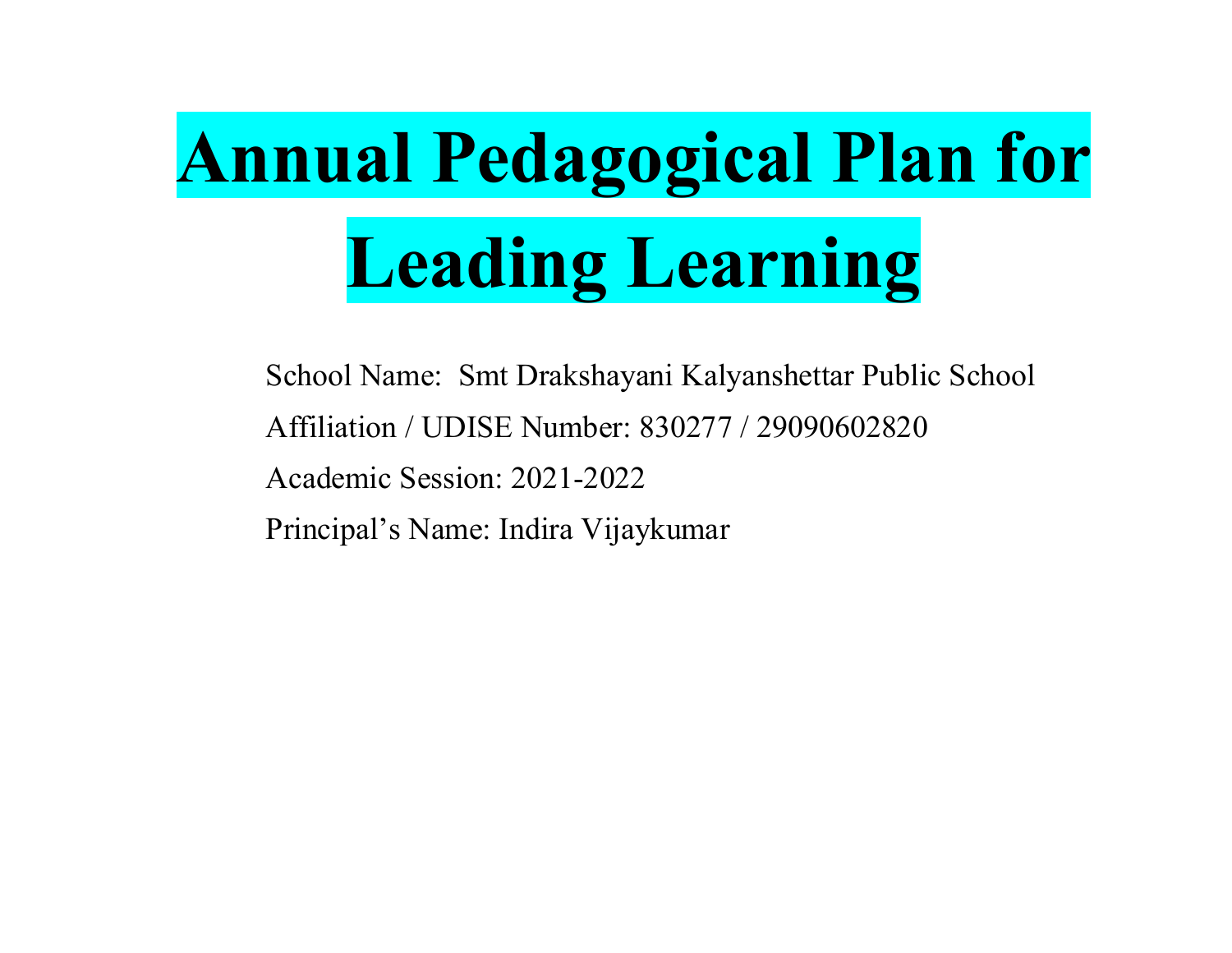**School's Vision Statement:**<br>Inspiring and Empowering Academic Values. nool's Vision Statement:<br>Inspiring and Empowering Academic Values.<br>nool's Values:

School's Vision Statement:<br>Inspiring and Empowering Academic Values.<br>School's Values:<br>Moral, Ethical, Spiritual, academic Values, Social and Religious tole School's Vision Statement:<br>
Inspiring and Empowering Academic Values,<br>
School's Values:<br>
Moral, Ethical, Spiritual, academic Values, Social and Religious tolerance.<br>
Areas of Strengths:

- 
- School's Vision Statement:<br>
Inspiring and Empowering Academic Values.<br>
School's Values:<br>
Moral, Ethical, Spiritual, academic Values, Social and Religious tole<br>
Areas of Strengths:<br>
 Emphasis on Academics along with focus **1. S**<br>
Spiring and Empowering Academic Values.<br> **Example:**<br> **Emphasis on Academics along with focus on holistic development in a child.**<br> **Emphasis on Academics along with focus on holistic development in a child.**<br> **Empl** Involving and Empowering Academic Values.<br>
Involving in learning Academic Values, Social and Religious tolerance.<br>
1998 - Sof Strengths:<br>
1998 - Emphasis on Academics along with focus on holistic development in a child.<br>
1 Vision Statement:<br>
ing and Empowering Academic Values.<br>
Values:<br>
Nalues:<br>
inical, Spiritual, academic Values, Social and Religious tolerance.<br> **Emphasis on Academics along with focus on holistic development in**<br>
Involving **1's Vision Statement:**<br> **1's Values:**<br> **1's Values:**<br> **1's Values:**<br> **1's Values:**<br> **1's Sof Strengths:**<br> **1's of Strengths:**<br> **1's of Strengths:**<br> **1's of Strengths:**<br> **1' 1 o 1 o n o o o o o o o Example 18 Solution**<br>
1's Values:<br>
1's Values:<br>
1. Ethical, Spiritual, academic Values, Social and Religious tolerance.<br>
5. Sof Strengths:<br>
1. Emphasis on Academics along with focus on holistic development in a child.<br>
1. Figure and Empowering Academic Values.<br>
1's Values:<br>
1. Ethical, Spiritual, academic Values, Social and Religious tolerance.<br>
1. Ethical, Spiritual, academics along with focus on holistic development in a child.<br>
1. Implie Social and Religious tolera<br>
Transmark of Strengths:<br>
Transmark of Strengths:<br>
• Emphasis on Academics along with focus on holistic develop<br>
• Involving in learning of physical mental activities & groomin<br>
scholastic areas Sometimes of Strengths:<br>
• Emphasis on Academics along with focus on holistic development in a child.<br>
• Involving in learning of physical mental activities & grooming their all round personality in scholastic<br>
• Techers a **Solution School School School School School School School Schools Community in Schools Constant Control Schools Communication Schools Schools Schools Schools Schools Schools Schools Schools Schools Schools Schools Schools** Solid Strengths:<br>
Solid Strengths on Academics along with focus on holistic development in a child.<br>
Students on Academics along with focus on holistic development in a child.<br>
Scholastic areas:<br>
Chookastic areas:<br>
Chookas
	-
	-
	-

- 
- 
-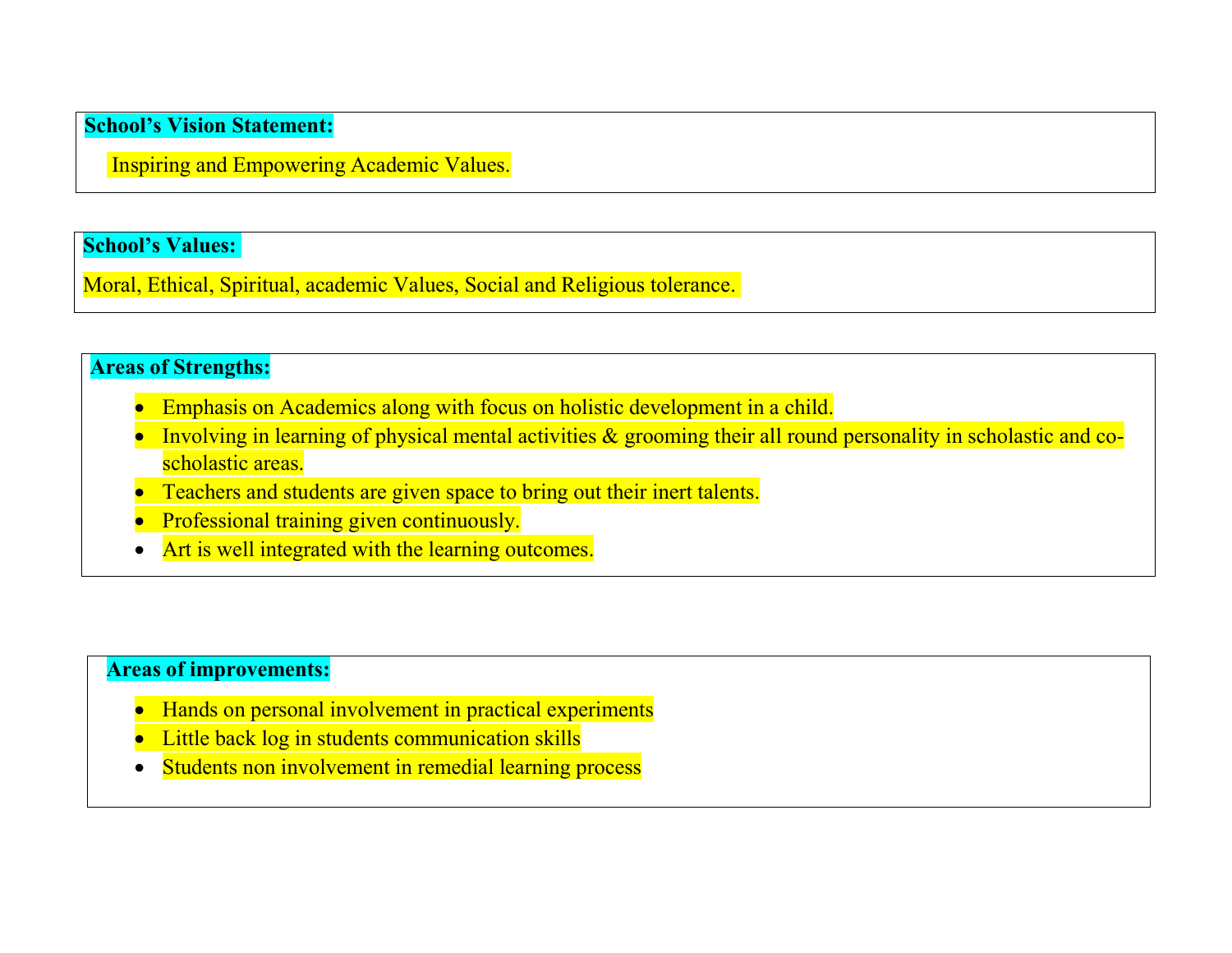|  |  | <b>Descriptor 1: Engaging in Teachers Professional Development</b> |
|--|--|--------------------------------------------------------------------|
|  |  |                                                                    |
|  |  |                                                                    |
|  |  |                                                                    |

| Step-1                                                                     | Step-2                                                                             | Step-3                                                                               |                                         | <b>Descriptor 1: Engaging in Teachers Professional Development</b><br>Step-4 | Step-5                                                         | Rating<br>Scale |
|----------------------------------------------------------------------------|------------------------------------------------------------------------------------|--------------------------------------------------------------------------------------|-----------------------------------------|------------------------------------------------------------------------------|----------------------------------------------------------------|-----------------|
| Where are we now<br>as a school?                                           | What do we need<br>to do in the<br>coming year?                                    | How will we archive<br>what we want to do?                                           | Who is<br>responsible?                  | What is the<br>timeline for<br>implementation?                               | What will the<br>impact look like?                             |                 |
| Teacher workshop<br>are limited to a few<br>during school<br>working days  | Digital media to<br>be adopted by<br>sharing a<br>recorded schedule                | In addition organize the<br>sharing of knowledge<br>during free non<br>teaching days | Management<br>Principal and<br>Teachers | Mid Term<br>Examination, Pre<br>Annual Exam, Post<br><b>Annual Exam Days</b> | Digital media<br>and Merging the<br>practical<br>presentations | $\mathfrak{Z}$  |
| Creating learning<br>groups and sharing<br>best instructional<br>practices | Groups with<br>media help<br>sharing of<br>innovative ideas                        | advanced technology in<br>helping to share both<br>reading materials and<br>videos   | Management<br>Principal and<br>Teachers | Begin from June to<br>March                                                  | Monthly<br>interactive<br>sessions                             | $\overline{4}$  |
| Encourage for self<br>learning Creative<br>techniques.                     | Motivating to<br>spare time in<br>observing and<br>formulating<br>creative methods |                                                                                      | Management<br>Principal and<br>Teachers | Beginning to end<br>of the Academic<br>Year                                  | Digital tools                                                  | $\overline{4}$  |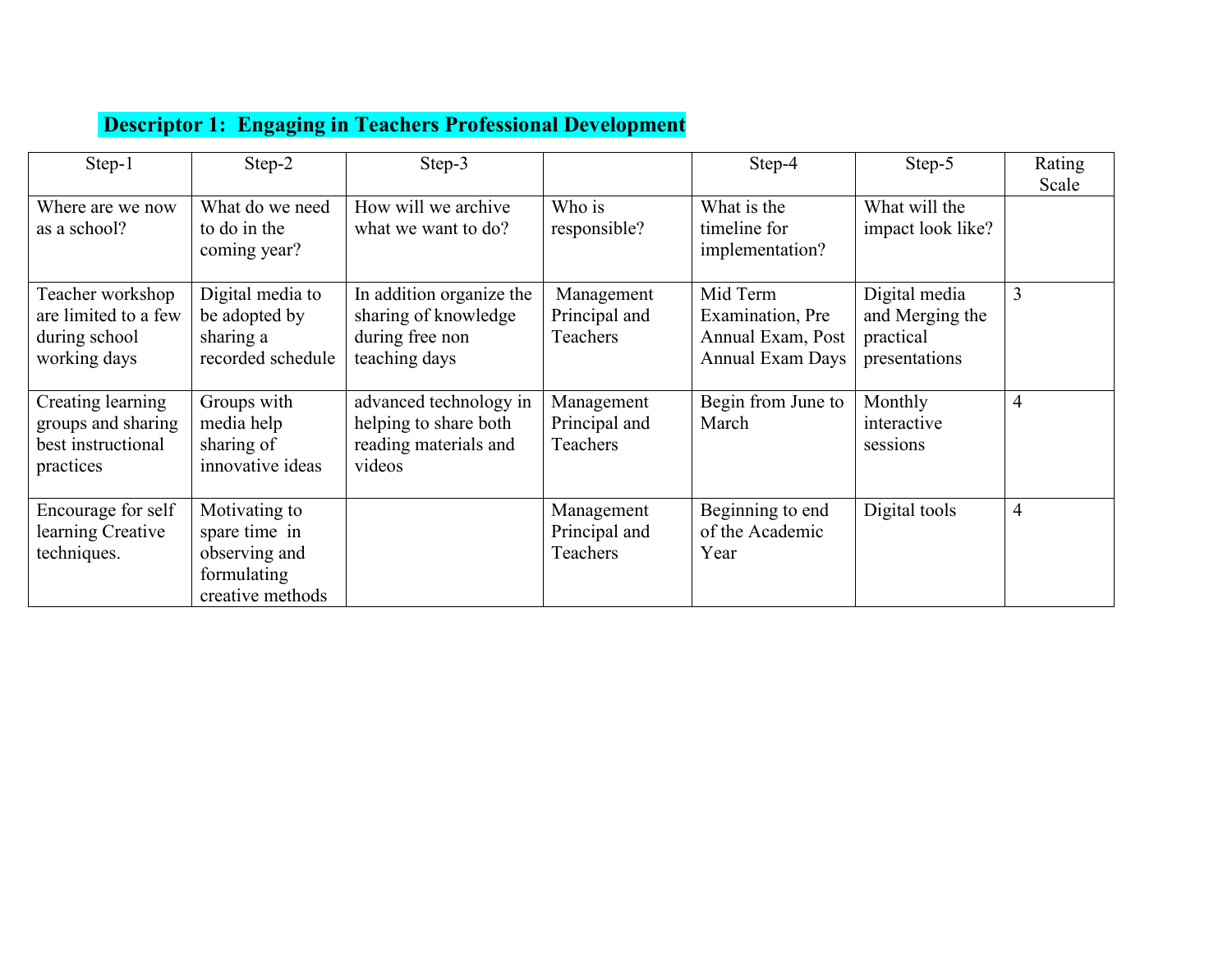|                                                                                                                       |                                                                                                | <b>Descriptor 2: Initiating Innovations in Schools</b>        |                                                                        |                                                |                                                                                            |                 |
|-----------------------------------------------------------------------------------------------------------------------|------------------------------------------------------------------------------------------------|---------------------------------------------------------------|------------------------------------------------------------------------|------------------------------------------------|--------------------------------------------------------------------------------------------|-----------------|
| Step-1                                                                                                                | Step-2                                                                                         | Step-3                                                        |                                                                        | Step-4                                         | Step-5                                                                                     | Rating<br>Scale |
| Where are we now as<br>a school?                                                                                      | What do we need<br>to do in the<br>coming year?                                                | How will we archive<br>what we want to do?                    | Who is<br>responsible?                                                 | What is the<br>timeline for<br>implementation? | What will the<br>impact look<br>like?                                                      |                 |
| Organize program<br>and experts of<br>different fields                                                                | Increase the<br>sessions So as to<br>kindle their<br>creative<br>innovative<br>thoughts.       | Weekly interactive<br>sessions in groups                      | Teacher co-<br>coordinators to<br>take over<br>with student<br>leaders | Beginning from<br>July and                     | Almost all of<br>them would be<br>able to assess<br>themselves and<br>plan and<br>organize | 3               |
| Motivate to take up<br>initiative to learn<br>courses of their<br>interest on digital<br>and non digital<br>platforms | Frequent<br>motivational talks<br>invoke and their<br>inert hidden<br>talents and<br>interests | Peer discussion small<br>activity sessions<br>organizations   | Teacher co-<br>coordinators to<br>take over<br>with student<br>leaders | Give break<br>during exams<br>schedules        | Come to<br>conclusions to<br>take up their<br>areas of liking                              | $\overline{4}$  |
| Hands on research of<br>latest technology<br>tools in<br>implementation of                                            | Room space given<br>during every<br>quarterly to<br>explore & adopt                            | Sharing among the<br>group giving each an<br>area to explore. | Principal &<br>Teachers                                                | Quality targets<br>to be set                   | New method of<br>instrumental<br>strategies in<br>classroom                                | $\overline{4}$  |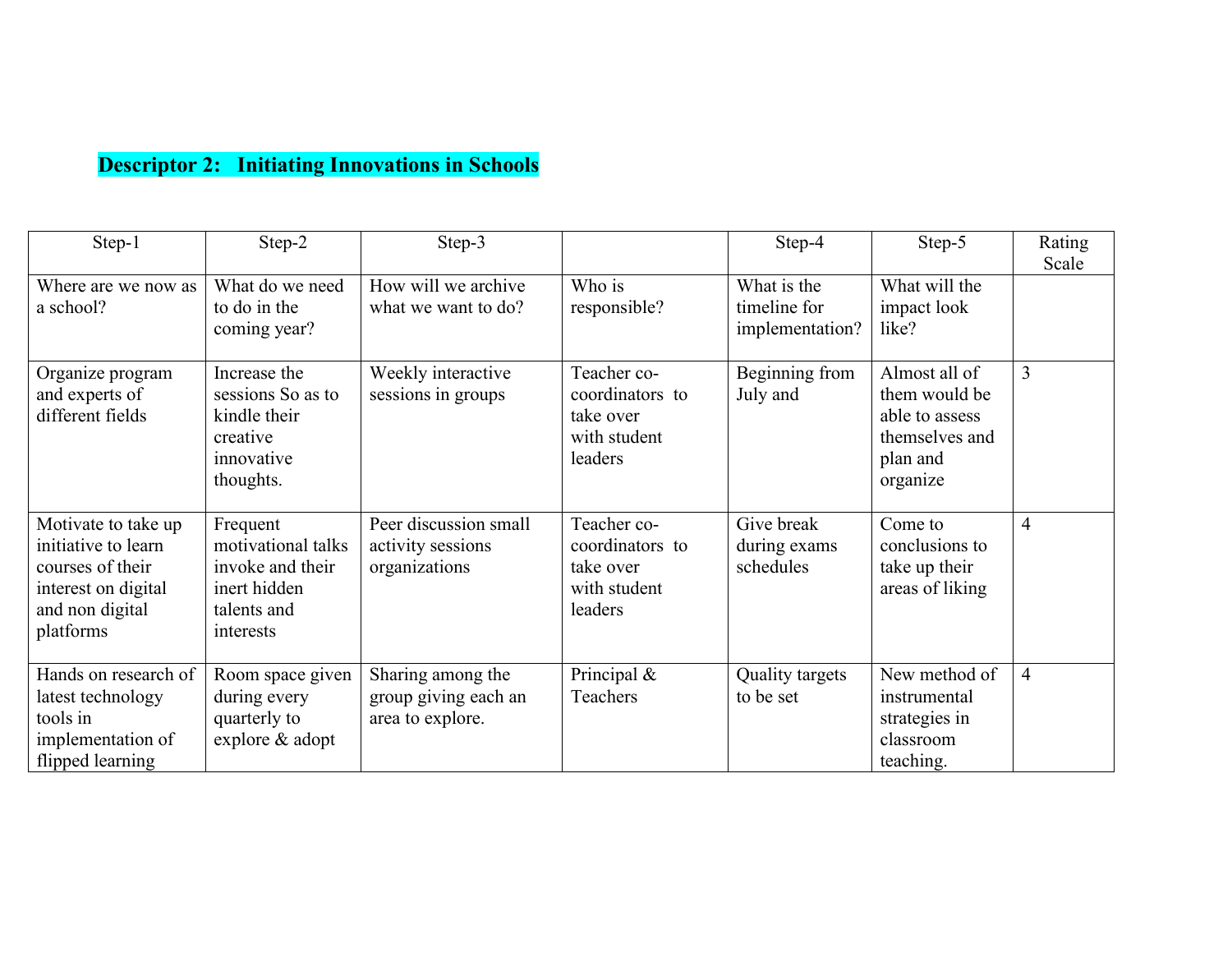| Step-1                                                                                                      | Step-2                                                                                   | <b>Descriptor 3: Leading the Teaching – Learning Process.</b><br>Step-3                                                                     |                           | Step-4                                                                                                                            | Step-5                                                                                    | Rating         |
|-------------------------------------------------------------------------------------------------------------|------------------------------------------------------------------------------------------|---------------------------------------------------------------------------------------------------------------------------------------------|---------------------------|-----------------------------------------------------------------------------------------------------------------------------------|-------------------------------------------------------------------------------------------|----------------|
| Where are we now as<br>a school?                                                                            | What do we need to<br>do in the coming<br>year?                                          | How will we archive what<br>we want to do?                                                                                                  | Who is<br>responsible?    | What is the<br>timeline for<br>implementation?                                                                                    | What will the<br>impact look like?                                                        | Scale          |
| Encourage teachers to<br>go with deep thinking<br>Lesson plan                                               | A regular<br>interactive sessions<br>in groups or<br>individuals with like<br>mind views | It can be achieved when the<br>principal plays an a role<br>model sharing different<br>instructional and research<br>based state strategies | Principal and<br>Teachers | Regulating the<br>timeline with<br>breathing period<br>and keep insisting<br>on a change to<br>bring about the<br>desired results | The impact will<br>bring about a better<br>Teaching-Learning<br>process.                  | $\overline{4}$ |
| Adopt different<br>innovative creative<br>learning methods                                                  | A regular interactive<br>sessions in groups<br>or individuals with<br>like mind views    | It can be achieved when the<br>principal plays an a role<br>model sharing different<br>instructional and research<br>based state strategies | Principal and<br>Teachers | Regulating the<br>timeline with<br>breathing period<br>and keep insisting<br>on a change to<br>bring about the<br>desired results | It can be<br>Experiential<br>learning inquiry<br>based<br>learning , creative<br>learning | $\overline{4}$ |
| <b>Frequent Lesson</b><br>observations to update<br>their novel methods<br>and teaching learning<br>process | Monthly to practice<br>their performance<br>and come out with<br>solutions               | It can be achieved when the<br>principal plays an a role<br>model sharing different<br>instructional and research<br>based state strategies | Principal and<br>Teachers | Regulating the<br>timeline with<br>breathing period<br>and keep insisting<br>on a change to<br>bring about the<br>desired results | Creative learning                                                                         |                |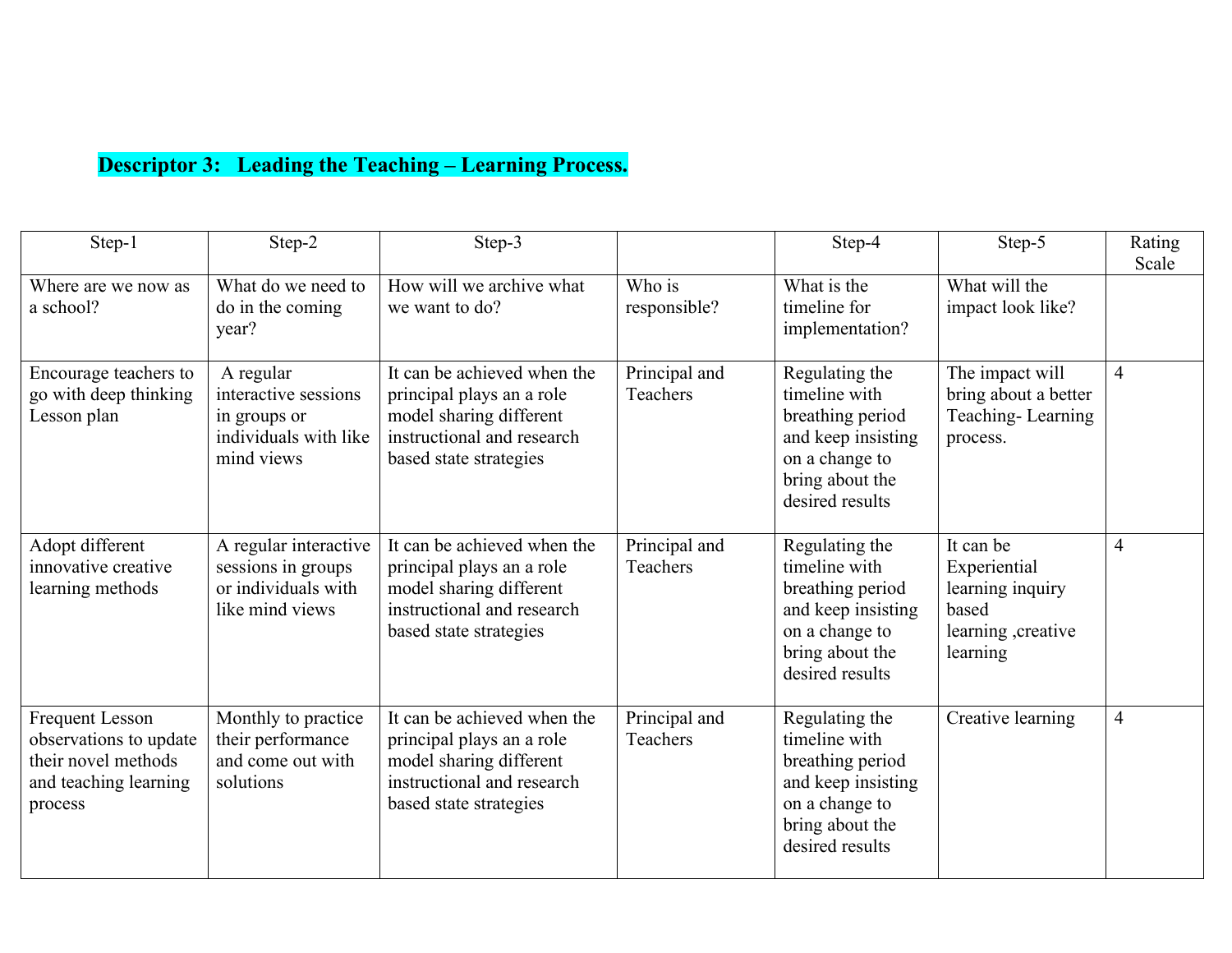|                                                                                                            |                                                                            | <b>Descriptor 4: Developing a Learning Culture.</b> |                         |                                                        |                                                                                                                           |                 |
|------------------------------------------------------------------------------------------------------------|----------------------------------------------------------------------------|-----------------------------------------------------|-------------------------|--------------------------------------------------------|---------------------------------------------------------------------------------------------------------------------------|-----------------|
| Step-1                                                                                                     | Step-2                                                                     | Step-3                                              |                         | Step-4                                                 | Step-5                                                                                                                    | Rating<br>Scale |
| Where are we now as<br>a school?                                                                           | What do we need to<br>do in the coming<br>year?                            | How will we archive what<br>we want to do?          | Who is<br>responsible?  | What is the<br>timeline for<br>implementation?         | What will the<br>impact look like?                                                                                        |                 |
| Formulate policies<br>where in Teaching,<br>learning, safety, health<br>care are prioritized.              | Collaboration with<br>HUB schools and<br>get insight                       | Regular meetings and<br>discussions with HUB        | Management<br>Principal | Implement at the<br>beginning of the<br>academic year. | Sharing of best<br>practices and<br>instructional<br>methods                                                              | $\overline{4}$  |
| Regular discussions<br>with SMC members to<br>assess the level of<br>implement, of<br>innovative practices | Discussions of Pros<br>& Cons and find the<br>growth of success.           | SMC members and Teachers                            | Management<br>Principal | Implement at the<br>beginning of the<br>academic year. | Self assessment<br>with appropriate<br>better results.                                                                    | $\Delta$        |
| Create a conductive<br>learning environment.                                                               | Helping the students<br>to self assess their<br>strength $\&$<br>weakness. | Teachers                                            | Principal<br>Teachers   | Implement at the<br>beginning of the<br>academic year. | Encouragement,<br>motivational,<br>reflective learning<br>methods, integrated<br>curriculum of better<br>learning styles. |                 |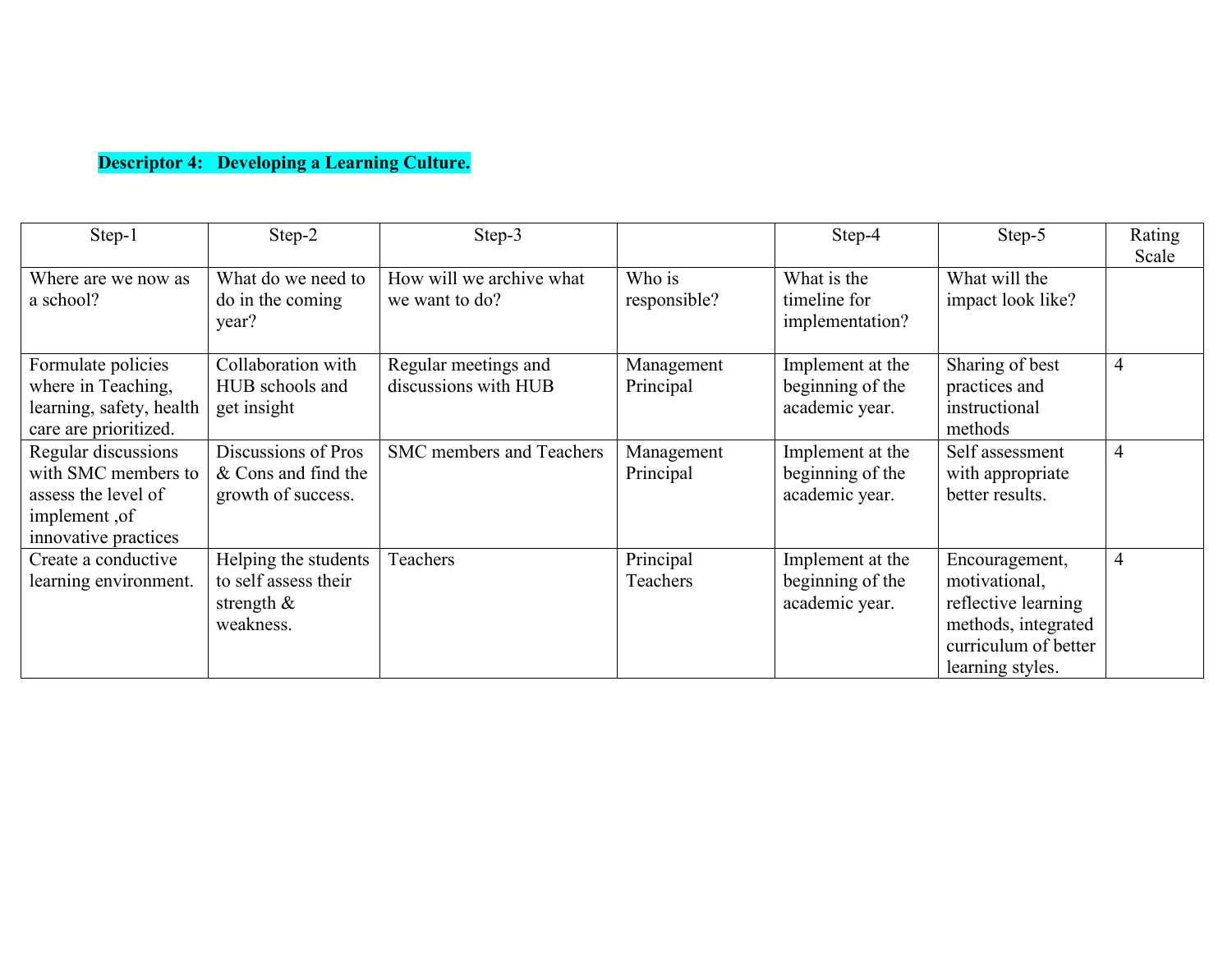|                                                     |                                                                             | <b>Descriptor 5: Building an inclusive Culture.</b>                                      |                        |                                                                                                                       |                                                                 |                 |
|-----------------------------------------------------|-----------------------------------------------------------------------------|------------------------------------------------------------------------------------------|------------------------|-----------------------------------------------------------------------------------------------------------------------|-----------------------------------------------------------------|-----------------|
| Step-1                                              | Step-2                                                                      | Step-3                                                                                   |                        | Step-4                                                                                                                | Step-5                                                          | Rating<br>Scale |
| Where are we now as<br>a school?                    | What do we need to<br>do in the coming<br>year?                             | How will we archive what<br>we want to do?                                               | Who is<br>responsible? | What is the timeline for<br>implementation?                                                                           | What will the<br>impact look like?                              |                 |
| Practice distributed<br>Leadership.                 | Distribution of<br>leadership, builds<br>better conductive<br>environment   | Allocating leadership smooth<br>flow of desired results will<br>be achieved.             | Principal<br>Teachers  | Beginning of the<br>academic year Making<br>the groups comfortable<br>and progress to greater<br>level of achievement | Better presentations<br>collaborative<br>outcomes               | $\overline{5}$  |
| Implement peer<br>learning &<br>discussions.        | Peer learning with<br>classroom teaching<br>goes with efficient<br>learning | Guidance and team with<br>comfortable zone reflects<br>better learning                   | Principal<br>Teachers  | Beginning of the<br>academic year Making<br>the groups comfortable<br>and progress to greater<br>level of achievement | Quicker and<br><b>Effective learning</b><br>outcomes            | $\overline{4}$  |
| Plans to suit a wide<br>range of learning<br>groups | Instructional<br>methods suits a<br>wide range of<br>learning groups        | Implement different<br>instructional strategies to<br>needs of different<br>individuals. | Principal<br>Teachers  | Beginning of the<br>academic year Making<br>the groups comfortable<br>and progress to greater<br>level of achievement | 80 to 90% will be<br>covered to achieve<br>the learning skills. |                 |